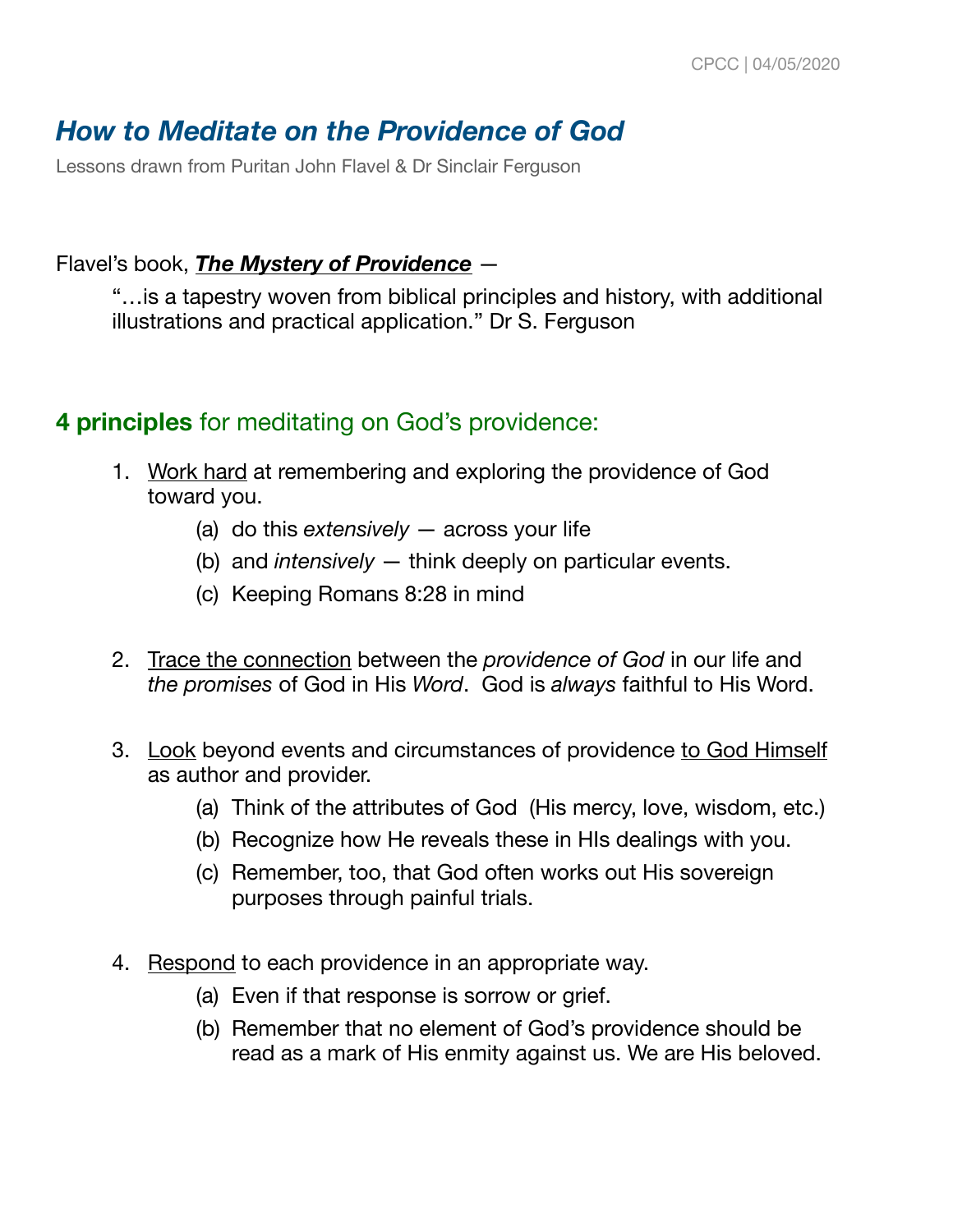## **What if** our providences **do not seem to fit** with God's promises?

- 1. Learn how to resist discouragement.
	- (a) God is teaching us patience.
	- (b) It may not yet be GOd's time to act.
	- (c) We may not be ready yet to receive the blessing.
- 2. Learn not to assume you fully and clearly understand God's ways and purposes.
	- (a) Ferguson: "There are hard texts in the works, as well as in the word of God."
	- (b) See **Psalm 73**…

## **Meditating** on God's providences leads to **communion** with God

- 1. God manifests Himself in all His works, including providence.
- 2. Such meditation serves to "over-power and suppress the natural atheism that is in your hearts." [Flavel]
- 3. Review and reflection on past providences brings present help ◊ see this **in the life of David**:
	- (a) how he drew strength from shepherding memories when he was facing Goliath
	- (b) how, much later, he drew strength by seeing Goliath's sword
- 4. This is **faith** at work.

 $\setminus$